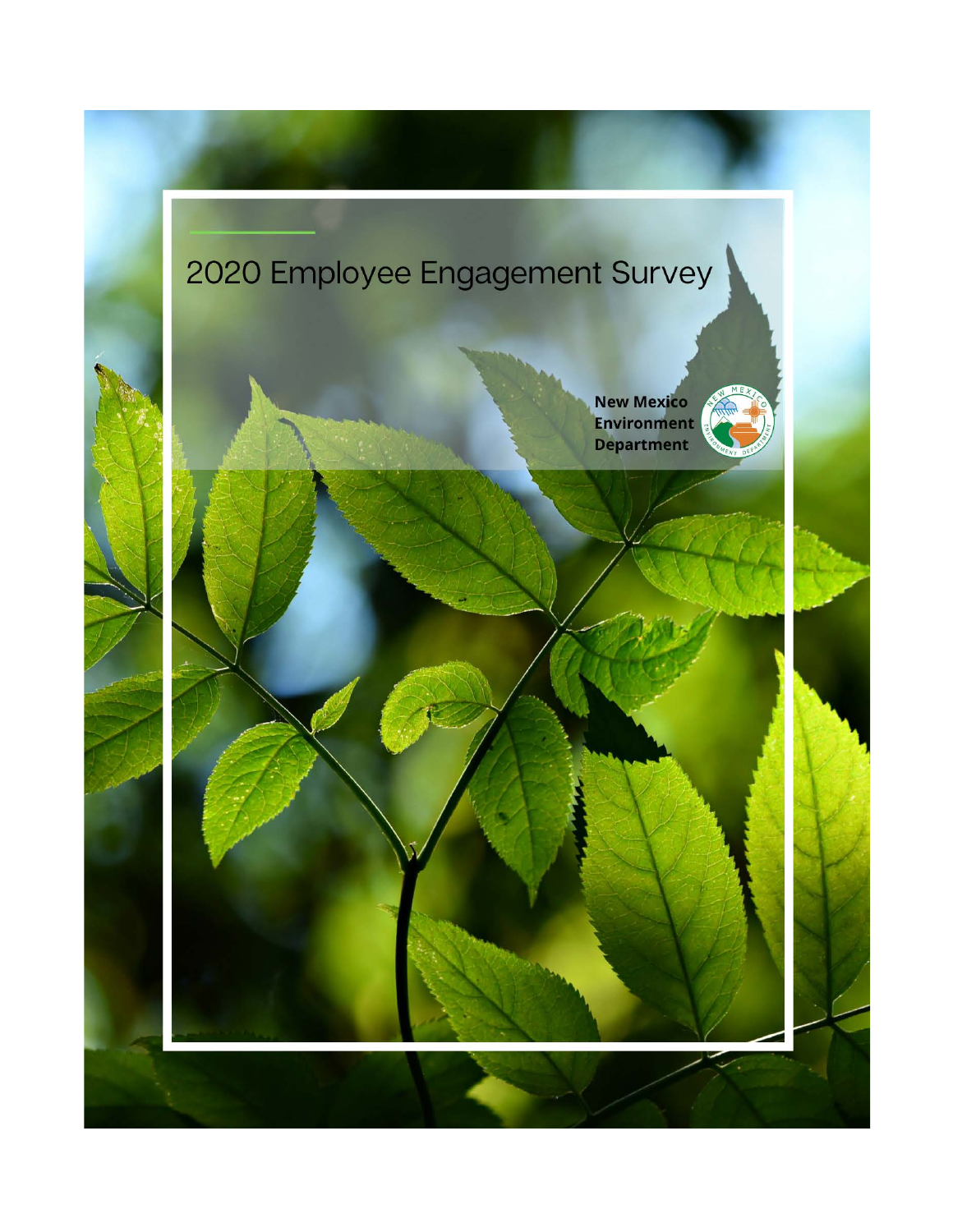### A message from the Secretary

#### Colleagues,

This is our inaugural effort to capture your views of the New Mexico Environment Department.

The employee engagement survey provides us with a valuable snapshot of how our employees think and feel about their work, the mission of the Department, the resources we have available, and how Department management and leadership is navigating our efforts.

Our first survey – which boasts an 84 percent response



rate – shows that NMED employees are engaged in their work and dedicated to our mission of protecting and preserving the environment for present and future generations. Working side by side with you, I did not need these survey results to tell me NMED employees are missiondriven, public servants. I see that in you and your work every single day.

What the employee engagement survey revealed was areas for targeted improvement, such as the need for more meaningful employee recognition, a better salary structure to link pay to performance, and securing more resources to get the job done more effectively and efficiently. The survey also lays the foundation for us to measure how we are performing in future years.

I want to assure you that I, along with our senior leadership team, are committed to addressing and solving the outstanding concerns and needs our employees have identified in this survey. I and the senior leadership team will continue to push for demonstrative changes within NMED in response to the employee engagement survey.

The employee engagement survey is rooted in our values of science, innovation, collaboration and compliance. We heard from a representative number of NMED employees, publishing our data for your review, evaluating data trends to make informed decisions and will hold ourselves accountable to maintaining positive outcomes.

I am honored to advocate for you – our valued NMED employees across New Mexico. Your service to our mission for all New Mexicans and our environment is nothing short of amazing. I am committed to doing the same for you and the employee engagement survey results will greatly assist me in doing so.

Sincerely,

James C. Kenney Cabinet Secretary

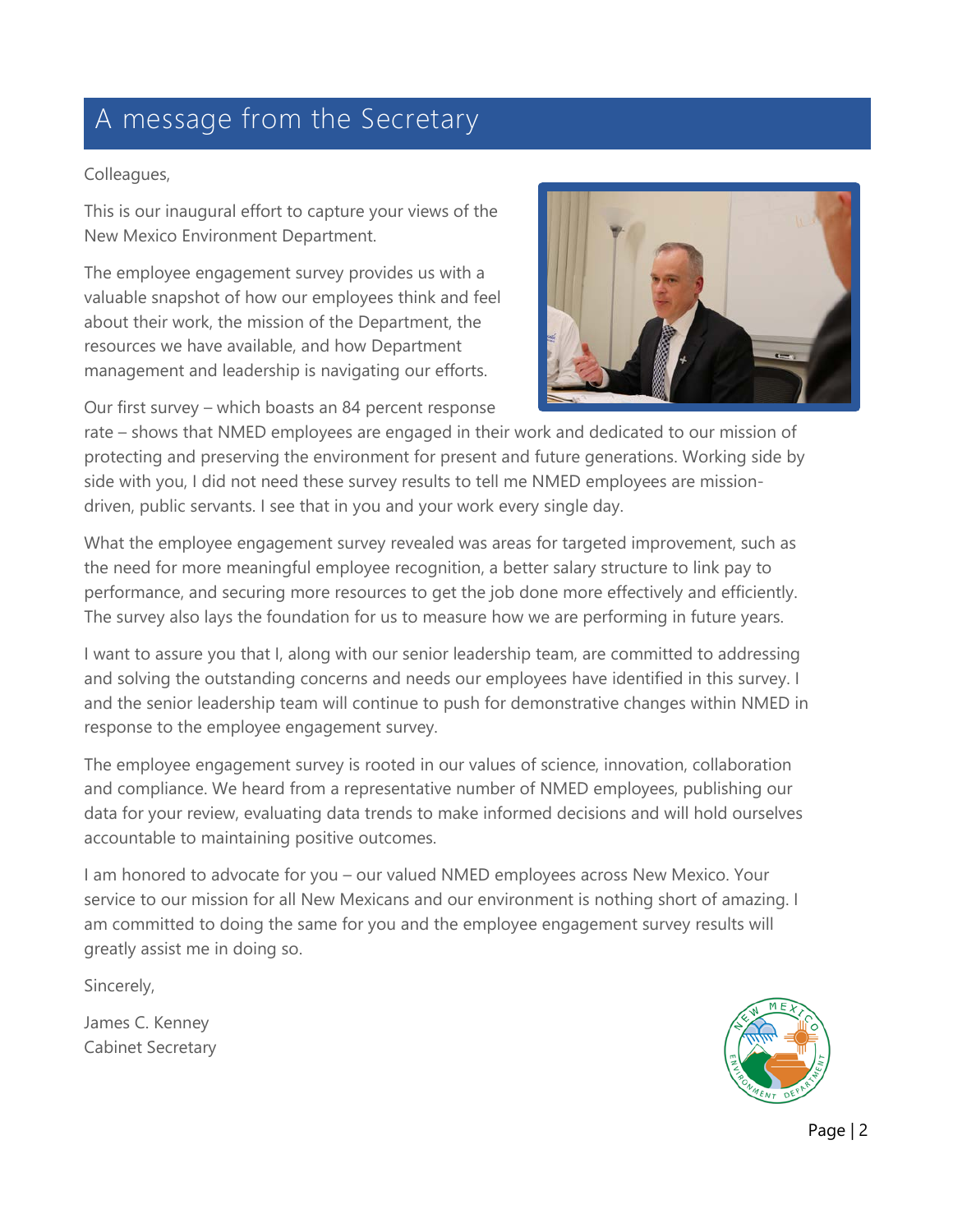### Contents

| Introduction 4 |  |
|----------------|--|
|                |  |
|                |  |
|                |  |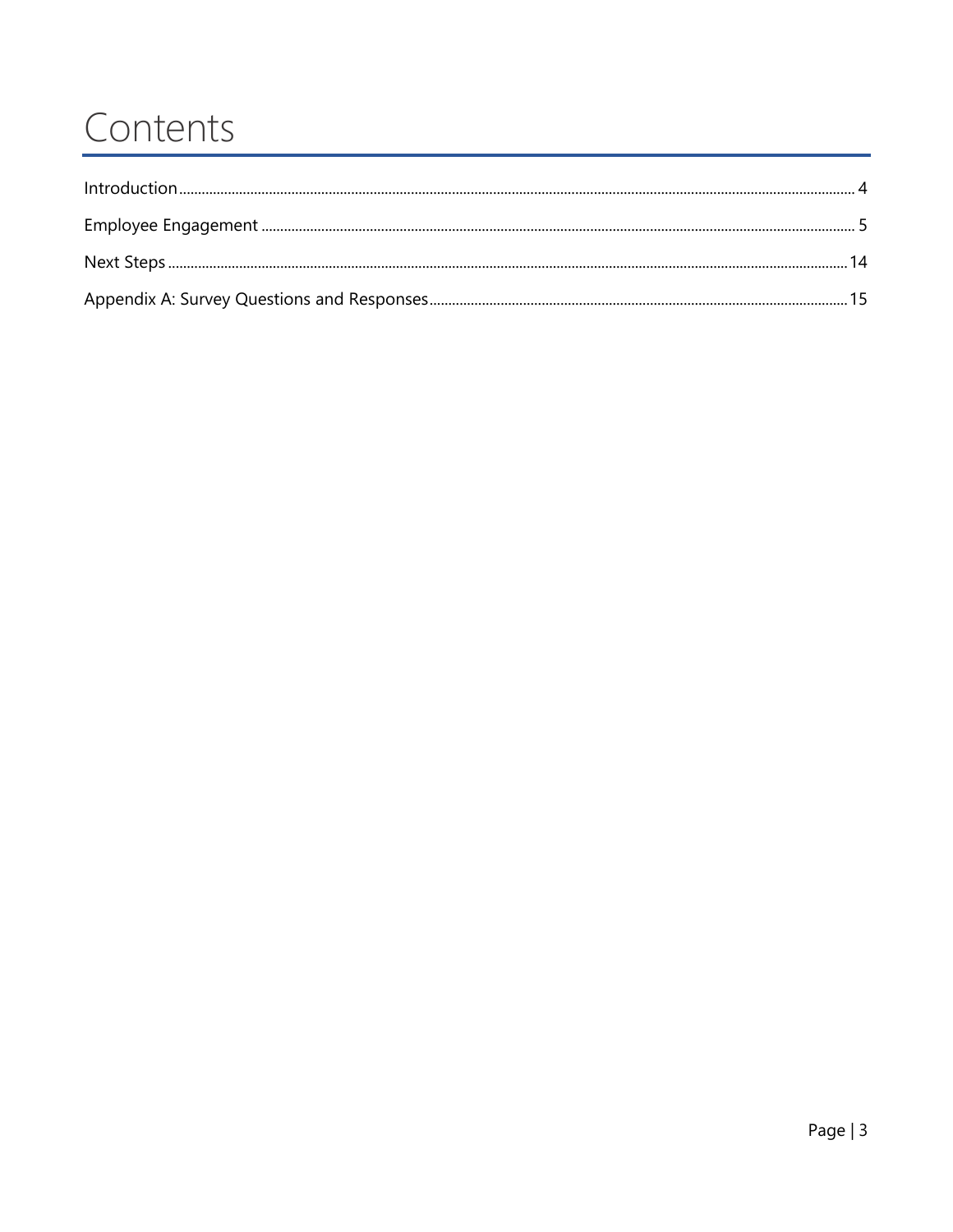## <span id="page-3-0"></span>Introduction

The 2020 Employee Engagement Survey is the first survey of its kind completed at the New Mexico Environment Department (NMED). Collecting the thoughts and opinions of NMED employees allows the Department to address employee concerns and to gain insight into how management can better lead the Department to accomplish its mission*:* to protect and restore the environment and to foster a healthy and prosperous New Mexico for present and future generations.

> *"The OSI appreciates that so many employees took the time to complete this first employee engagement survey."*

> > Terry McDill, Manager Office of Strategic Initiatives

On January 2, 2020, the Office of Strategic Initiatives (OSI) sent a global email inviting all 515 NMED employees to complete the anonymous survey. By the time the survey closed on January 16, 2020, a total of 433 employees had responded - an 84% response rate. These results provide NMED employees with a great deal of important quantitative information, including:

- NMED employees are highly engaged in the work they do at a rate that is almost twice the national average.
- NMED employees believe that the work they do is important, and they are willing to work even harder to get the job done.

The results show there is room for improvement, including:

- NMED employees are seeking a more meaningful process to reward individuals for innovation, accomplishment and job performance.
- NMED employees are looking for more resources to support their work and help get the job done.

In future years, the OSI will initiate the employee engagement survey in the month of January for all employees to complete. Each spring, the OSI will issue a new employee engagement report that will analyze the data provided and compare/contrast data from year-to-year. In the spirit of continuous improvement, you are encouraged to share your observations with the report data with the OSI.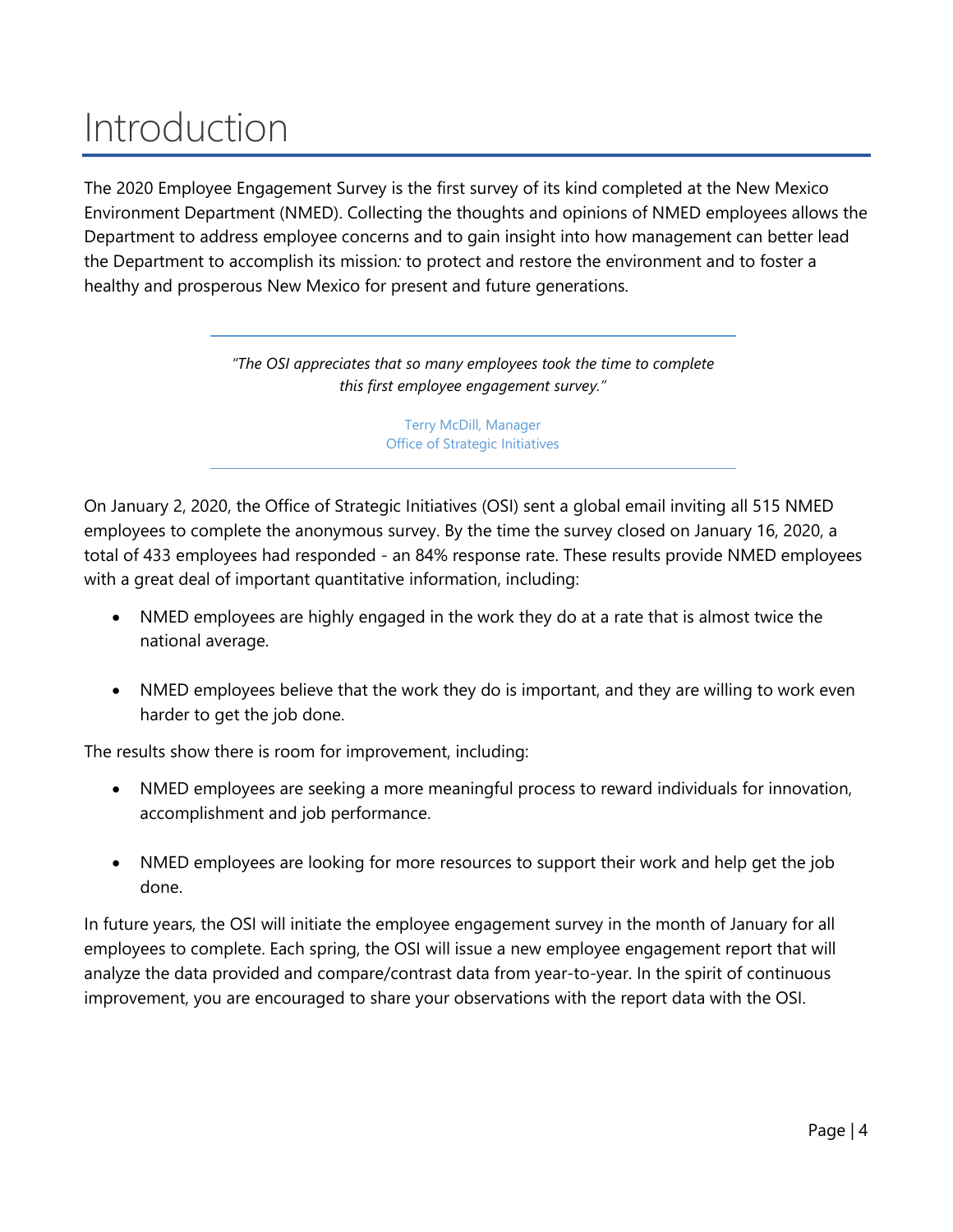## <span id="page-4-0"></span>Employee Engagement

**96%** of employees say<br>they are willing to<br>put in extra effort<br>to get the job dor

they are willing to put in extra effort to get the job done. The 2020 Employee Engagement Survey contained 81 questions in broad topic areas, including personal work experiences, work unit, management and Department leadership. Survey results indicate that overall employee engagement in NMED, as measured by the percentage of positive answers, is rated at 61.93%. This is well above the national average of 34% as measured

and reported by the annual Gallup poll last published in 20[1](#page-4-1)8.<sup>1</sup> Results also indicate that work and the Department mission are of great importance to most employees, as shown by the answers to the following questions:

- Willing to put in extra effort to get a job done: 96%
- The work I do is important: 93%
- Looking for ways to do the job better: 91%
- I like the work I do: 90%

<span id="page-4-1"></span>

Employee Engagement on the Rise in the U.S., Harter, Jim, August 26, 2018. <https://news.gallup.com/poll/241649/employee-engagement-rise.aspx>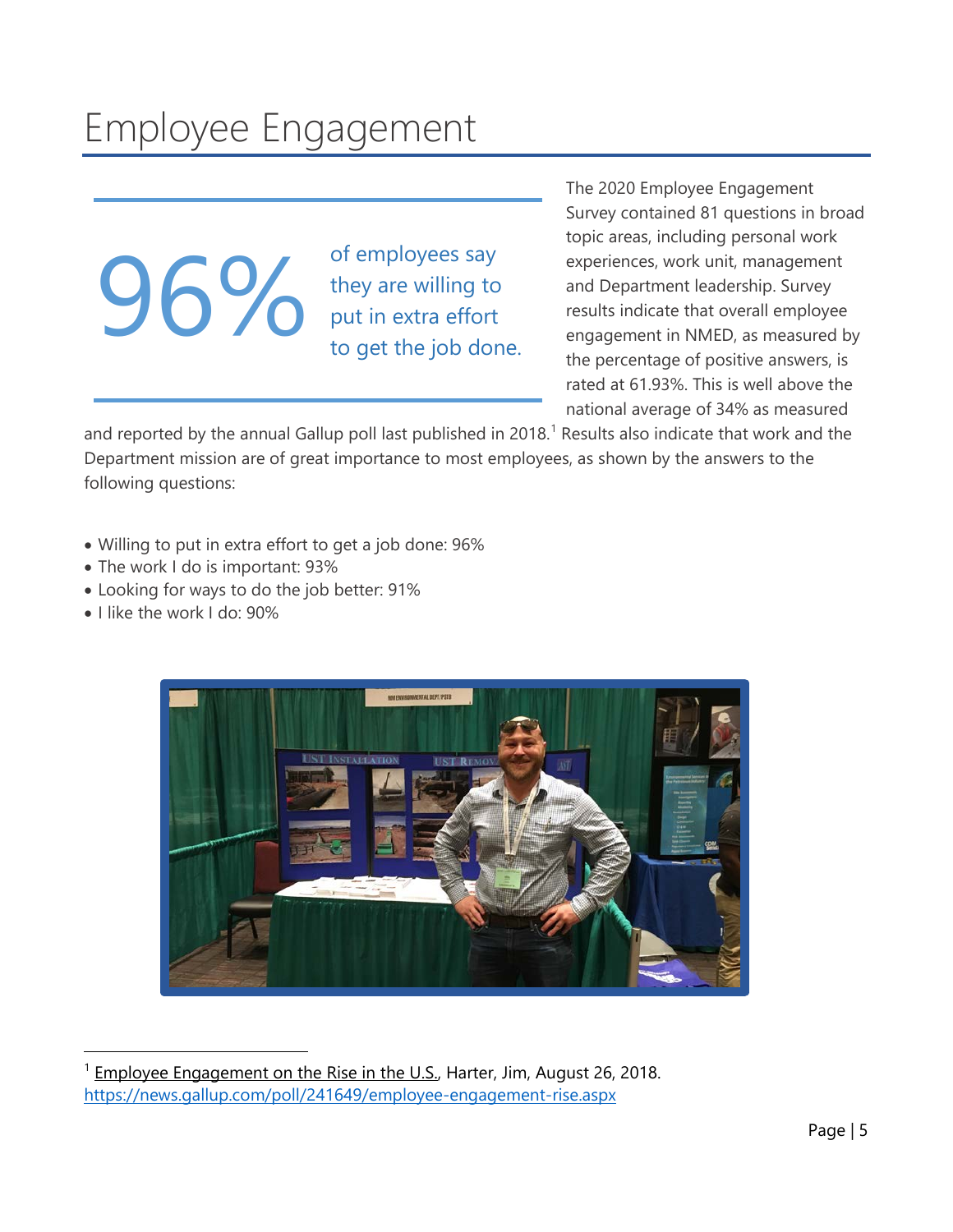As an overview, Table 1 presents items with the highest and the lowest levels of agreement. A copy of the survey questions and aggregated response data is attached to this report for reference as Appendix A.

| <b>Highest Percentage Level of Agreement</b>                                       |     | <b>Lowest Percentage Level of Agreement</b>                                                                |     |
|------------------------------------------------------------------------------------|-----|------------------------------------------------------------------------------------------------------------|-----|
| When needed, I am willing to put in the<br>extra effort to get a job done. (Q7)    | 96% | Pay raises depend on how well employees<br>perform their jobs. (Q38)                                       | 13% |
| The work I do is important. (Q13)                                                  | 93% | In my work unit, differences in<br>performance are recognized in a<br>meaningful way. (Q29)                | 27% |
| I am constantly looking for ways to do my<br>job better. (Q8)                      | 91% | In my work unit, steps are taken to deal<br>with a poor performer who cannot or will<br>not improve. (Q28) | 29% |
| I like the kind of work I do. (Q1)                                                 | 90% | Promotions in my work unit are based on<br>merit. (Q27)                                                    | 30% |
| I am held accountable for achieving results<br>within my work unit. (Q14)          | 86% | How satisfied are you with your<br>opportunity to get a better job in your<br>work unit? (Q45)             | 30% |
| My supervisor supports my need to<br>balance work and other life issues. (Q47)     | 86% | How satisfied are you with your<br>opportunity to get a better job outside of<br>your work unit? (Q46)     | 31% |
| I know how my work relates to the goals<br>and objectives of the Department. (Q12) | 85% | Creativity and innovation are rewarded.<br>(Q37)                                                           | 35% |
| My supervisor treats me with respect.<br>(Q54)                                     | 85% | I have sufficient resources (for example,<br>people, materials, budget) to get my job<br>done. (Q9)        | 38% |
| My work gives me a feeling of personal<br>accomplishment. (Q2)                     | 84% | Recognition in my work unit depends on<br>how well employees perform their jobs.<br>(Q30)                  | 40% |

#### **Table 1: Highest and Lowest Levels of Agreement**

Table 1 focuses on areas in which NMED needs to maintain employee engagement (i.e., highest percentage level of agreement) and the areas in which NMED needs to improve employee engagement (i.e. lowest percentage level of agreement).

An important data indicator is the degree to which our employees are engaged in their work and their workplace. One critical measure of that engagement is the degree to which respondents "agree" with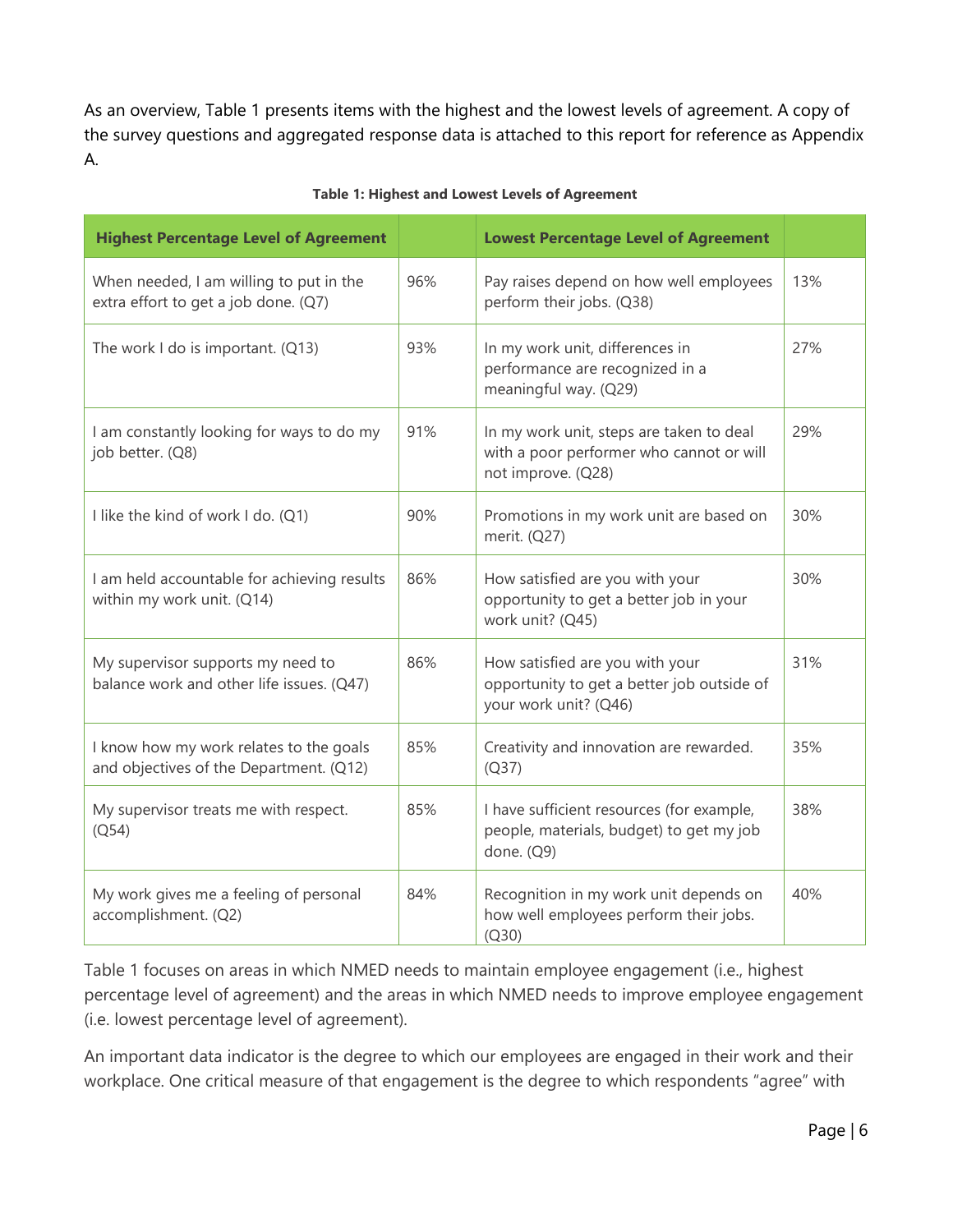positive statements specific to their supervisor's performance and the objective conditions of their workplace. The higher the level of agreement with these positive statements the more engaged employees are likely to be in their work and workplace.

The NMED survey is divided into five organizational components of the work environment, as shown in the bar graph below. Specific to the questions that relate to supervisor performance and objective working conditions in each of the five organizational components of NMED, the percent agreement and thus positive engagement in each area is as follows:



At the Division level, the graph below illustrates the overall engagement of all NMED employees by the respective divisions as well as the three office level breakouts in the Administrative Services Division.

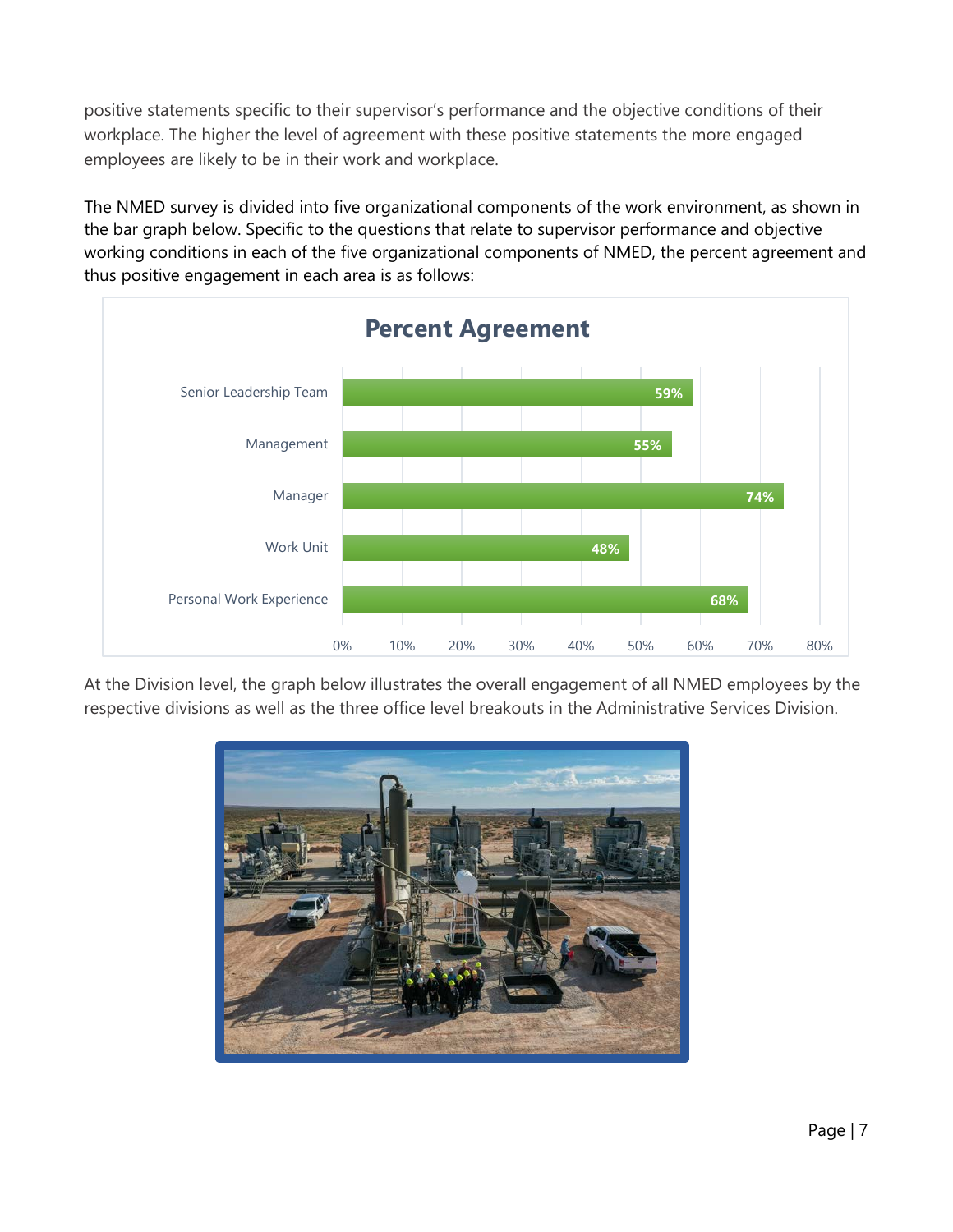

Again, engagement is being measured based upon employee responses that "agree" with positive statements specific to their supervisor's performance and the objective conditions of their workplace. Given that this is the first year of this survey process, there is no NMED-specific comparative data, so this chart will serve as the NMED baseline for overall employee engagement going forward. Of course, the graph above compares very positively across the board to the national average of 34% employee engagement reported by the Gallup poll for 2018 (see reference document linked to on page 3)

The NMED hosts its employees in 27 buildings throughout the State of New Mexico. Two survey questions focused on job satisfaction and duty station location:

Q20. I would prefer to perform my same job from a different geographic location. **29.79% agree, 39.26% disagree**

Q21. I would prefer to perform a new job from a different geographic location. **17.82% agree, 41.89% disagree**

It was striking to see that almost 30% of the respondents or about 130 people answered in the affirmative about performing their same job from a different geographic location. When further broken down by duty station, Q20 reveals some noteworthy interest in both the Albuquerque and Santa Fe duty stations to consider alternative job locations. The question does not directly address teleworking, making it impossible to draw specific conclusions about what that alternative location could be, but the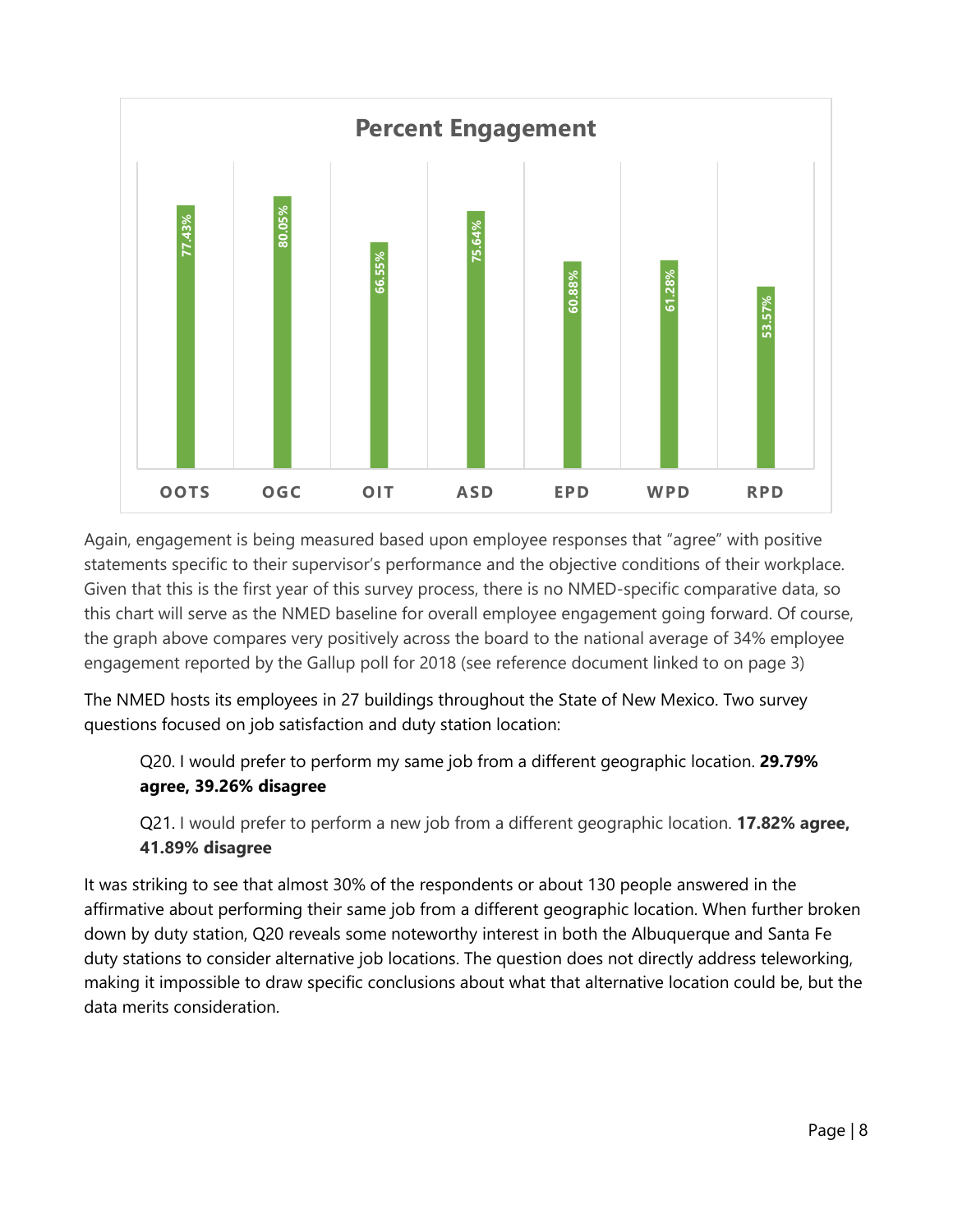

In considering Q21 and breaking the data out by duty station, the number of employees wanting a different job in a different geographic location trended lower with the exception of the Las Cruces District Office which stayed realitively the same. Again, the data in Q20 and Q21 merit further consideration to ensure long-term retention of NMED employees.

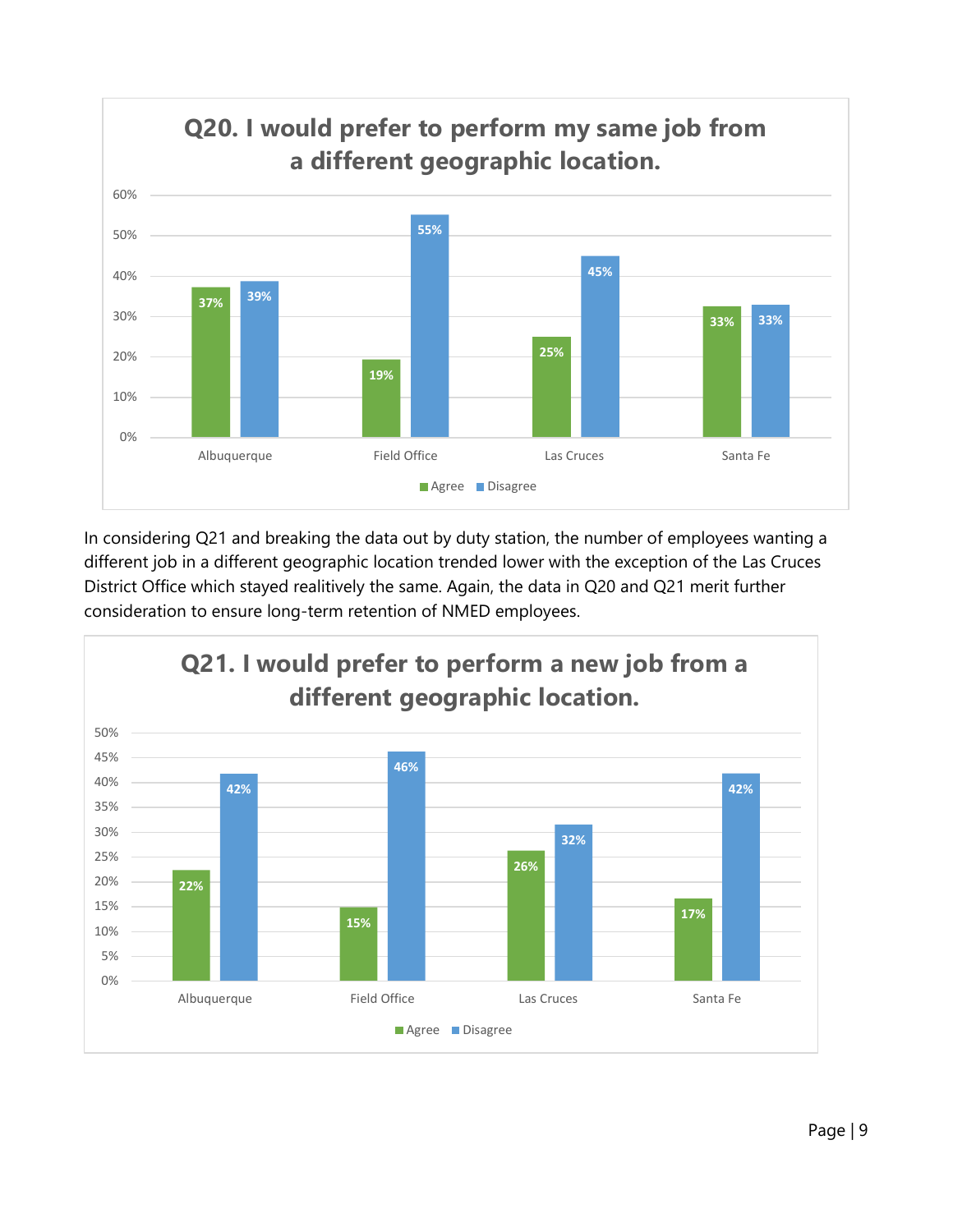Table 2 shows Department-wide response rates for the 2020 survey broken down by Divisions and Offices as reported by respondents. A total of 30 out of 433 respondents did not designate a Division or Office. In future years, NMED will compare response rates to see if they change over time.

| <b>2020 Employee Engagement Survey Participation</b> |                                  |                                  |                                    |  |  |  |  |  |  |  |
|------------------------------------------------------|----------------------------------|----------------------------------|------------------------------------|--|--|--|--|--|--|--|
| <b>Division or Office</b>                            | <b>Total</b><br><b>Responses</b> | <b>Total</b><br><b>Employees</b> | <b>Percent</b><br><b>Responded</b> |  |  |  |  |  |  |  |
| Administrative Services Division (ASD)               | 25                               | 45                               | 56%                                |  |  |  |  |  |  |  |
| Environmental Protection Division (EPD)              | 168                              | 196                              | 86%                                |  |  |  |  |  |  |  |
| Resource Protection Division (RPD)                   | 62                               | 91                               | 68%                                |  |  |  |  |  |  |  |
| Water Protection Division (WPD)                      | 110                              | 136                              | 81%                                |  |  |  |  |  |  |  |
| Office of General Counsel (OGC)                      | 10                               | 13                               | 77%                                |  |  |  |  |  |  |  |
| Office of Information Technology (OIT)               | 22                               | 28                               | 79%                                |  |  |  |  |  |  |  |
| Office of the Secretary (OOTS)                       | 6                                | 6                                | 100%                               |  |  |  |  |  |  |  |
|                                                      | 403                              | 515                              |                                    |  |  |  |  |  |  |  |
| <b>Total Respondents</b>                             | 433                              | 515                              | 84%                                |  |  |  |  |  |  |  |

#### **Table 2: Response Rate**

The two pie charts below illustrate the demographics of survey respondents. During the time the survey was open, OSI heard concerns about whether management might be able to identify specific responders based upon certain demographic questions, given the limited size of the Department. This was evident in the survey results, where answers to some questions were "Prefer not to say" and about 22 of the 433 respondents skipped the demographic questions altogether.

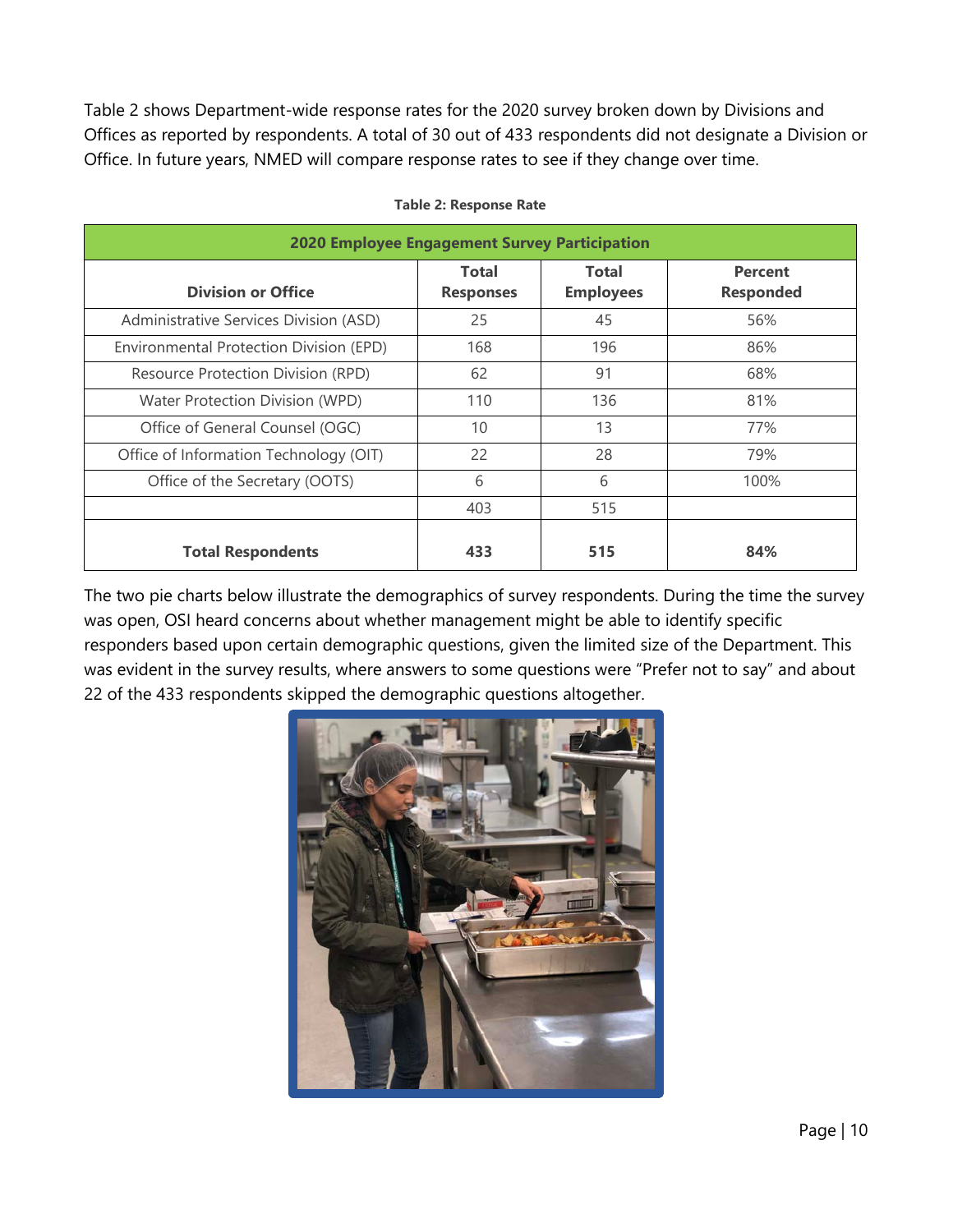### **Reported Gender of Respondents**



### **Reported Minority Status of Respondents**



Most respondents indicated both their education level as well as their supervisory status. Also, duty station location was broadly reported.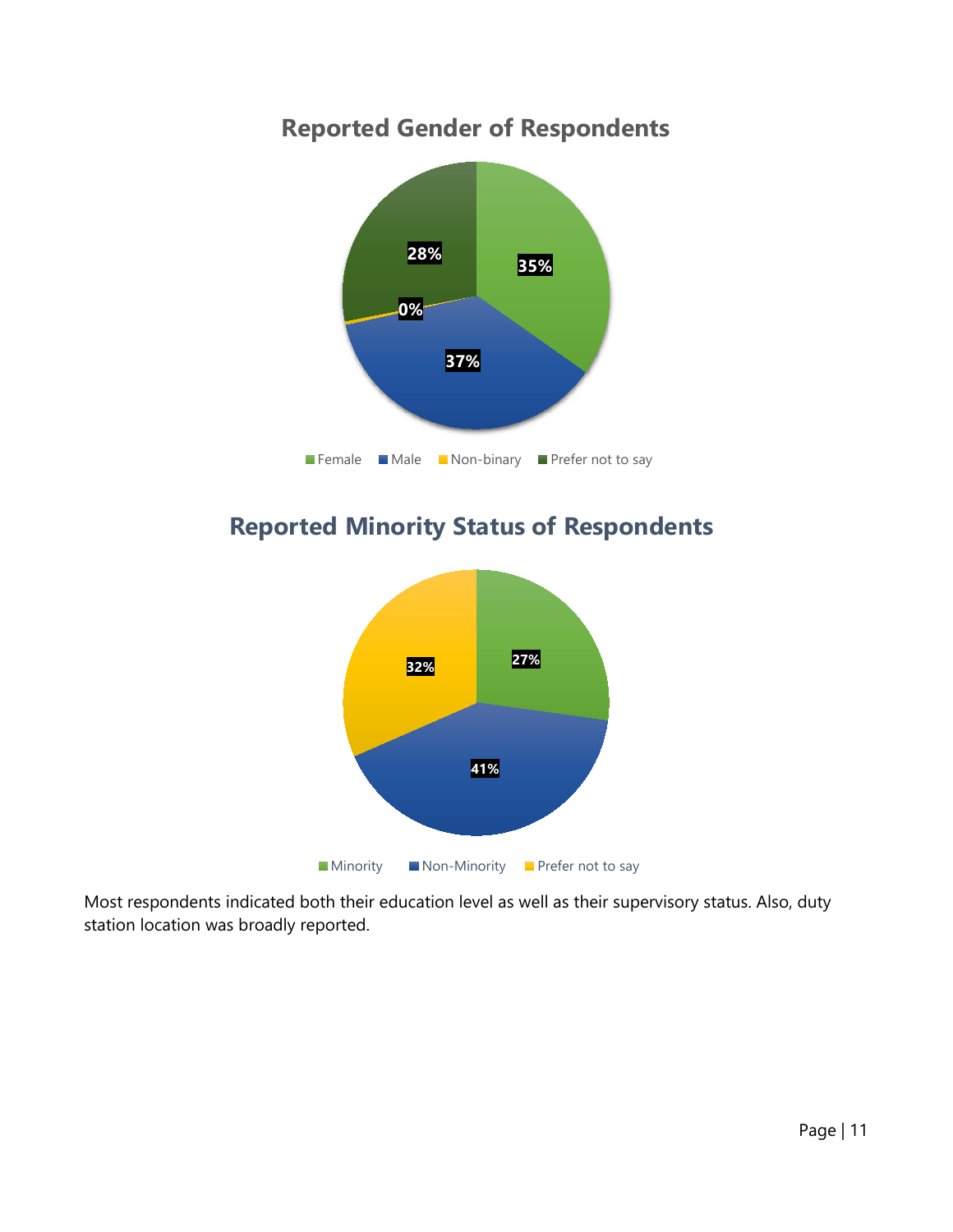

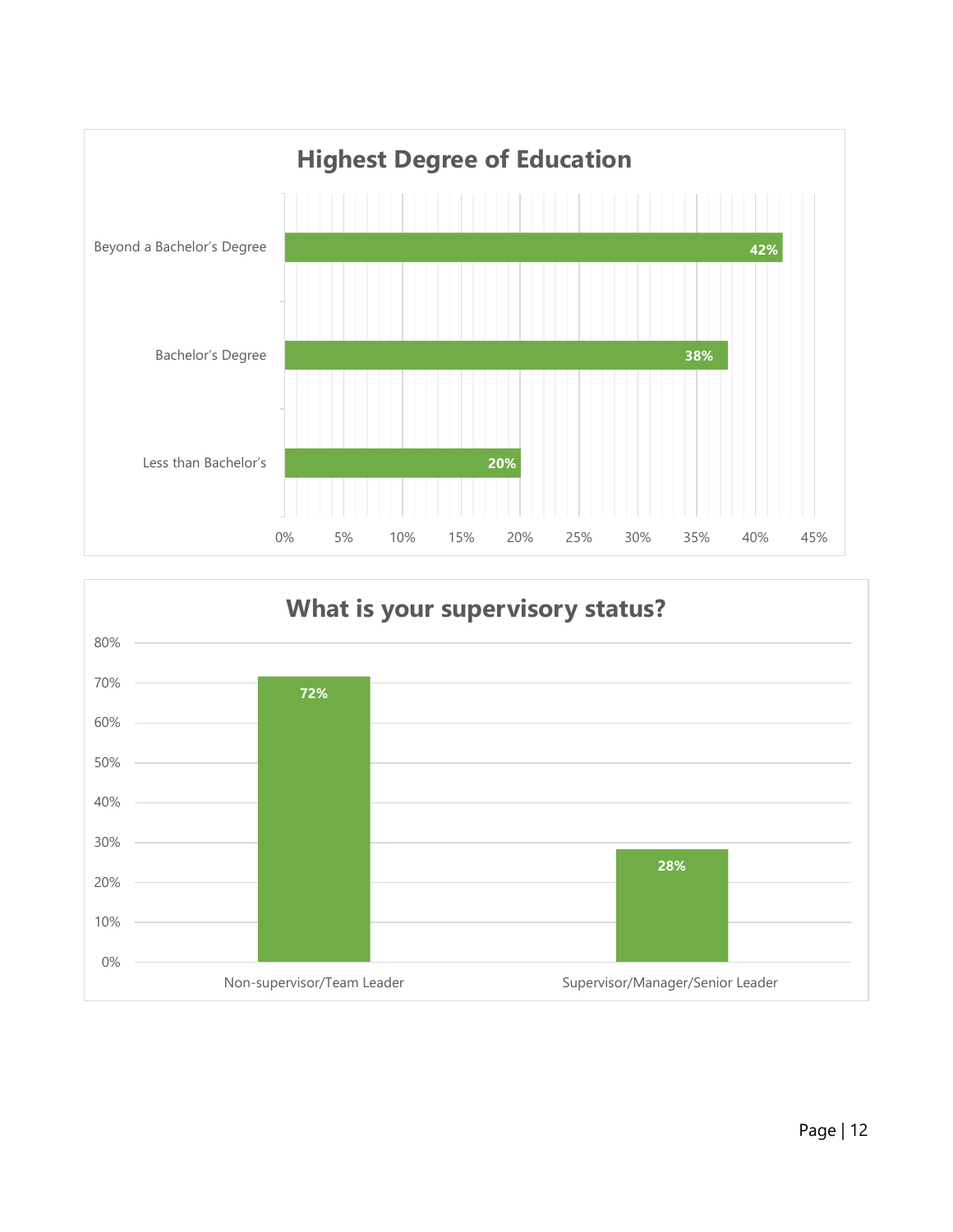

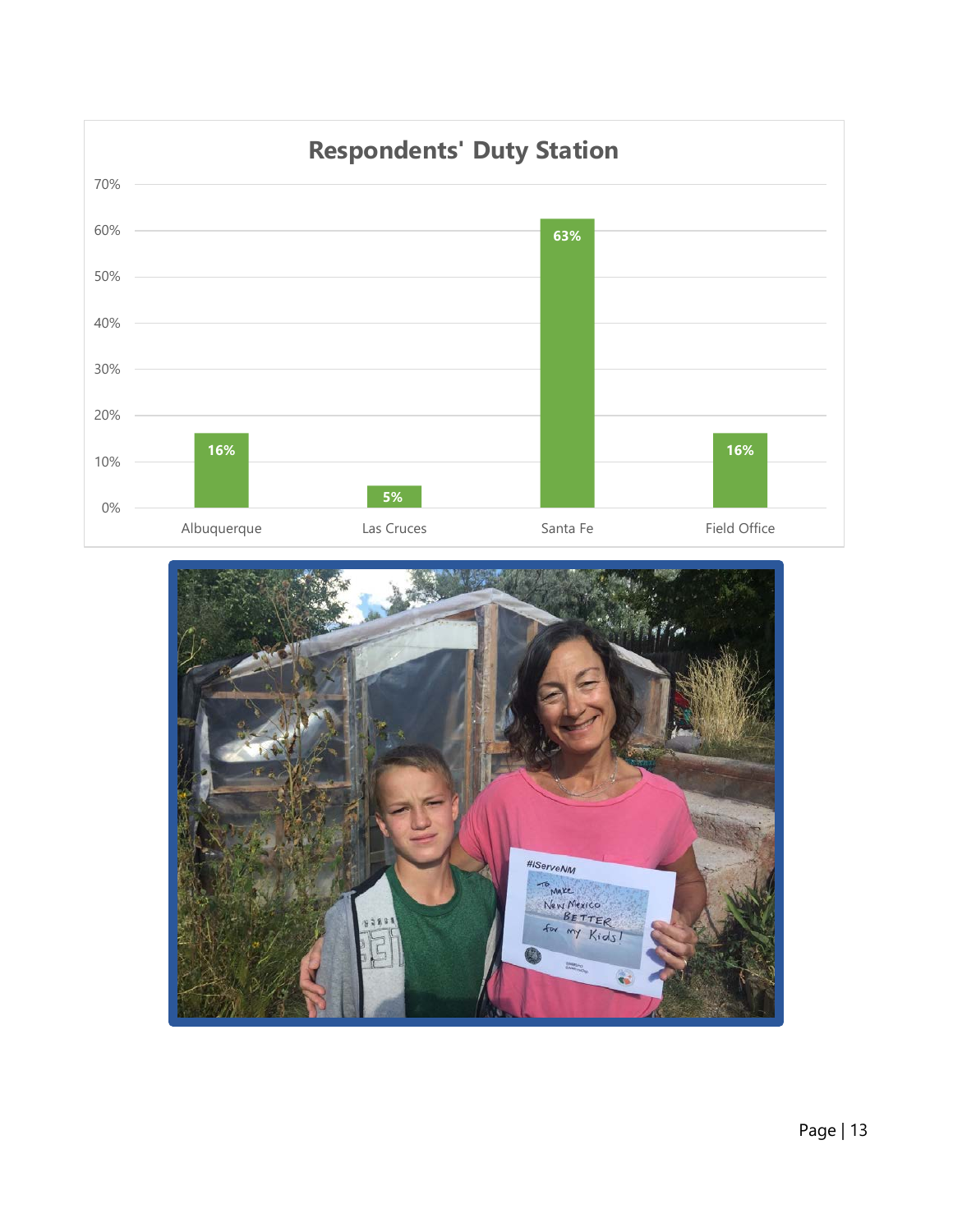## <span id="page-13-0"></span>Next Steps

The Senior Leadership Team, which is comprised of the Secretary, Deputy Secretary, four Division Directors, three offices and the Public Information Officer will continue to identify ways in which the Department can maintain and improve employee engagement. Specifically, all managers should take a closer look at how they incent performance, reward creativity, and encourage innovation within their organizational units.

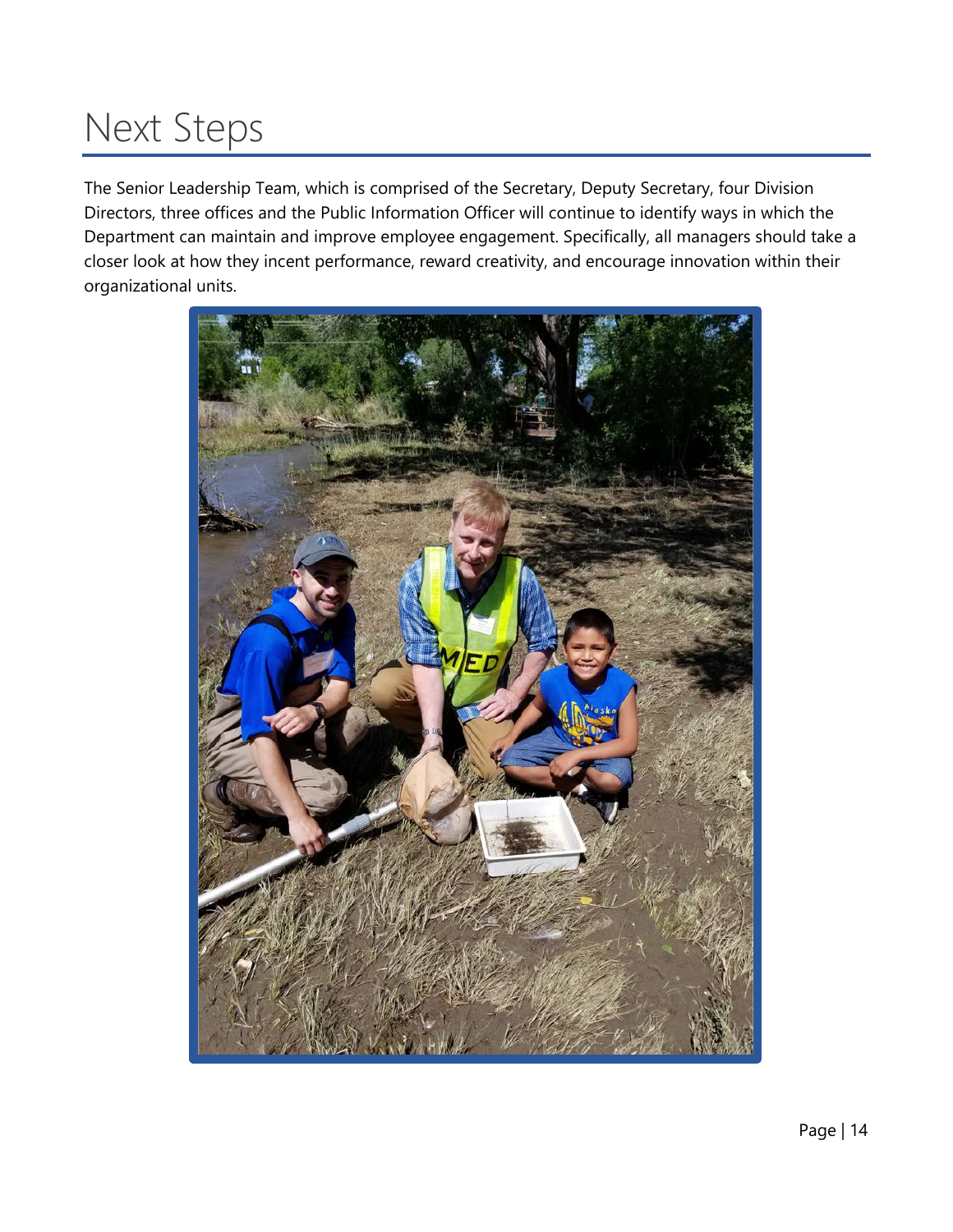# <span id="page-14-0"></span>Appendix A: Survey Questions and Responses

The green box highlights the highest percentage response for each of the survey questions.

|                                                                                                                                                            | Total        | <b>Strongly</b> |              |        |        | <b>Strongly</b>                  | Total  | <b>Not</b>          |
|------------------------------------------------------------------------------------------------------------------------------------------------------------|--------------|-----------------|--------------|--------|--------|----------------------------------|--------|---------------------|
| <b>QUESTIONS ASKED OF EMPLOYEES</b>                                                                                                                        | <u>Agree</u> | <u>Agree</u>    | <b>Agree</b> |        |        | <b>Neither Disagree Disagree</b> |        | Disagree Applicable |
| Q1. I like the kind of work I do.                                                                                                                          | 89.61%       | 46.19%          | 43.42%       | 8.78%  | 1.39%  | 0.23%                            | 1.62%  |                     |
| Q2. My work gives me a feeling of personal<br>accomplishment.                                                                                              | 84.30%       | 39.03%          | 45.27%       | 10.85% | 3.23%  | 1.62%                            | 4.85%  |                     |
| Q3. I am given a real opportunity to improve my skills in<br>my organization.                                                                              | 57.97%       | 23.56%          | 34.41%       | 20.55% | 15.94% | 5.54%                            | 21.48% |                     |
| Q4. I have enough information to do my job well.                                                                                                           | 67.89%       | 18.24%          | 49.65%       | 18.48% | 10.39% | 3.23%                            | 13.62% |                     |
| Q5. I feel encouraged to come up with new and better ways<br>of doing things.                                                                              | 60.05%       | 23.79%          | 36.26%       | 18.48% | 14.78% | 6.70%                            | 21.48% |                     |
| Q6. I know what is expected of me on the job.                                                                                                              | 84.02%       | 33.33%          | 50.69%       | 9.03%  | 5.32%  | 1.62%                            | 6.94%  |                     |
| Q7. When needed, I am willing to put in the extra effort to<br>get a job done.                                                                             | 95.61%       | 65.13%          | 30.48%       | 3.00%  | 0.92%  | 0.46%                            | 1.38%  |                     |
| Q8. I am constantly looking for ways to do my job better.                                                                                                  | 90.51%       | 48.38%          | 42.13%       | 7.87%  | 1.16%  | 0.46%                            | 1.62%  |                     |
| Q9. I have sufficient resources (for example, people,<br>materials, budget) to get my job done.                                                            | 38.11%       | 9.70%           | 28.41%       | 17.78% | 24.71% | 19.40%                           | 44.11% |                     |
| Q10. My workload is reasonable.                                                                                                                            | 49.66%       | 11.55%          | 38.11%       | 20.79% | 19.40% | 10.16%                           | 29.56% |                     |
| Q11. My talents are used well in the workplace.                                                                                                            | 62.50%       | 17.82%          | 44.68%       | 15.97% | 13.89% | 7.64%                            | 21.53% |                     |
| Q12. I know how my work relates to the goals and<br>objectives of the Department.                                                                          | 85.45%       | 38.34%          | 47.11%       | 9.93%  | 3.46%  | 1.15%                            | 4.61%  |                     |
| Q13. The work I do is important.                                                                                                                           | 93.28%       | 56.94%          | 36.34%       | 5.32%  | 0.69%  | 0.69%                            | 1.38%  |                     |
| Q14. I am held accountable for achieving results within my<br>work unit.                                                                                   | 86.37%       | 37.64%          | 48.73%       | 8.78%  | 3.23%  | 1.62%                            | 4.85%  |                     |
| Q15. I feel more engaged in my work today than a year<br>ago.                                                                                              | 41.67%       | 17.36%          | 24.31%       | 38.89% | 11.57% | 7.87%                            | 19.44% |                     |
| Q16. I can disclose a suspected violation of any law, rule or<br>regulation without fear of reprisal within my work unit.                                  | 64.81%       | 29.86%          | 34.95%       | 21.53% | 8.56%  | 5.09%                            | 13.65% |                     |
| Q17. My training needs are assessed within my work unit.                                                                                                   | 49.30%       | 14.35%          | 34.95%       | 26.85% | 16.44% | 7.41%                            | 23.85% |                     |
| Q18. How satisfied are you with the training you receive for<br>your current job?                                                                          | 44.91%       | 9.72%           | 35.19%       | 26.85% | 21.06% | 7.18%                            | 28.24% |                     |
| Q19. Physical conditions (for example, noise level,<br>temperature, lighting, cleanliness in the workplace) allow<br>employees to perform their jobs well. | 63.05%       | 22.40%          | 40.65%       | 17.09% | 15.70% | 4.16%                            | 19.86% |                     |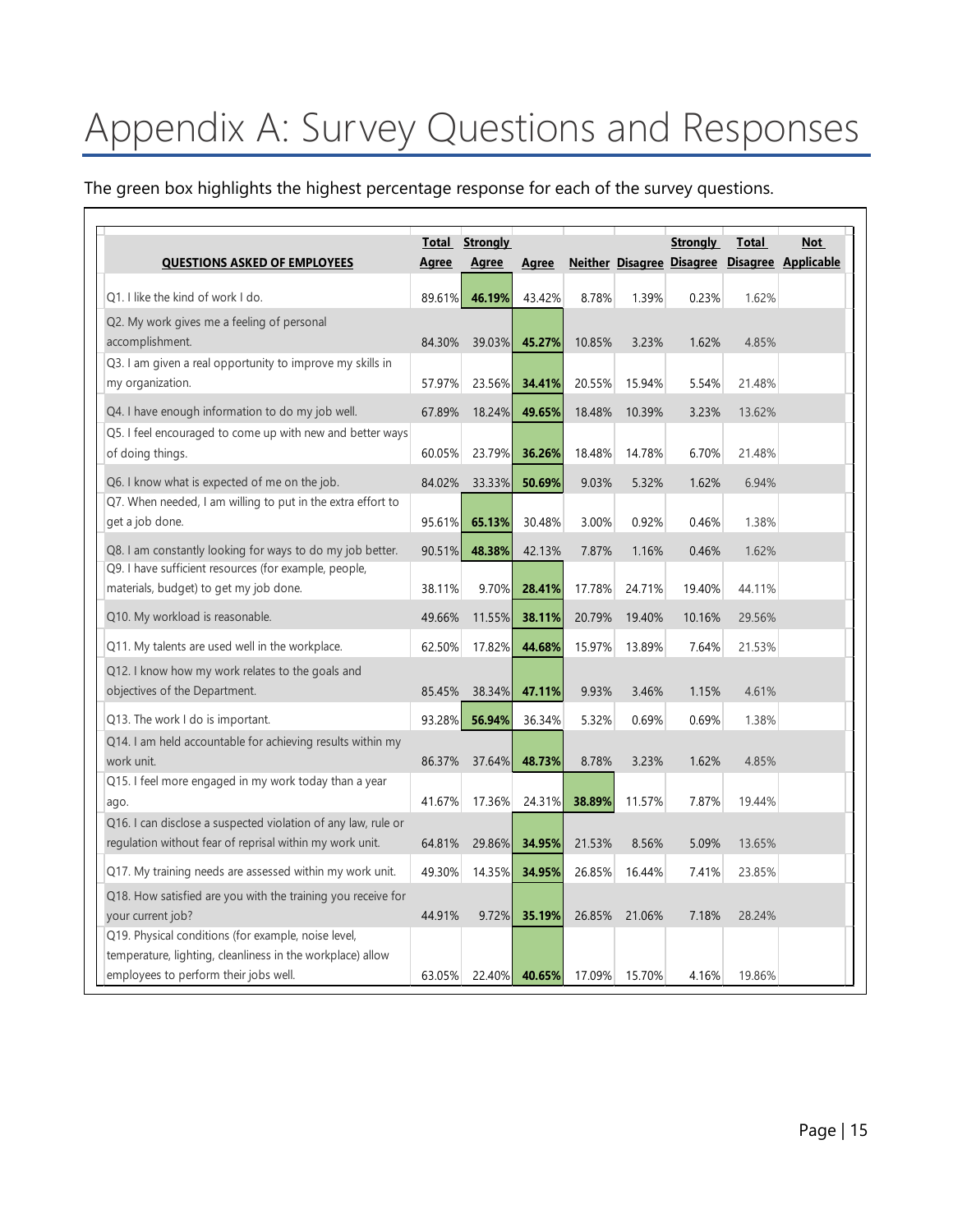|                                                                                                                  | Total        | <b>Strongly</b> |              |        |                         | <b>Strongly</b> | Total  | <b>Not</b>          |
|------------------------------------------------------------------------------------------------------------------|--------------|-----------------|--------------|--------|-------------------------|-----------------|--------|---------------------|
| <b>QUESTIONS ASKED OF EMPLOYEES</b>                                                                              | <b>Agree</b> | <b>Agree</b>    | <b>Agree</b> |        | <b>Neither Disagree</b> | <b>Disagree</b> |        | Disagree Applicable |
| Q20. I would prefer to perform my same job from a                                                                |              |                 |              |        |                         |                 |        |                     |
| different geographic location.                                                                                   | 29.79%       | 15.01%          | 14.78%       | 23.79% | 24.25%                  | 15.01%          | 39.26% | 7.16%               |
| Q21. I would prefer to perform a new job from a different                                                        |              |                 |              |        |                         |                 |        |                     |
| geographic location.                                                                                             | 17.82%       | 5.09%           | 12.73%       | 29.40% | 25.69%                  | 16.20%          | 41.89% | 10.88%              |
| Q22. My employee evaluation (EE) or management                                                                   |              |                 |              |        |                         |                 |        |                     |
| evaluation (ME) is a fair reflection of my performance.                                                          | 65.58%       | 21.63%          | 43.95%       | 20.93% | 7.67%                   | 5.81%           | 13.48% |                     |
|                                                                                                                  |              |                 |              |        |                         |                 |        |                     |
| Q23. In my most recent employee evaluation (EE) or<br>management evaluation (ME), I understood what I had to     |              |                 |              |        |                         |                 |        |                     |
| do to be rated at different performance levels.                                                                  |              |                 |              | 20.23% |                         | 4.65%           |        |                     |
| Q24. How satisfied are you with the recognition you receive                                                      | 65.81%       | 21.16%          | 44.65%       |        | 9.30%                   |                 | 13.95% |                     |
| for doing a good job?                                                                                            | 54.42%       | 17.21%          | 37.21%       | 23.02% | 15.81%                  | 6.74%           | 22.55% |                     |
| Q25. The people I work with cooperate to get the job done.                                                       | 80.47%       | 33.88%          | 46.59%       | 10.35% | 7.06%                   | 2.12%           | 9.18%  |                     |
|                                                                                                                  |              |                 |              |        |                         |                 |        |                     |
| Q26. My work unit is able to recruit people with the right<br>skills.                                            |              |                 | 36.24%       | 26.12% |                         |                 | 26.36% |                     |
|                                                                                                                  | 47.53%       | 11.29%          |              |        | 17.65%                  | 8.71%           |        |                     |
| Q27. Promotions in my work unit are based on merit.<br>Q28. In my work unit, steps are taken to deal with a poor | 29.64%       | 6.35%           | 23.29%       | 31.53% | 14.59%                  | 24.24%          | 38.83% |                     |
| performer who cannot or will not improve.                                                                        |              |                 |              |        |                         |                 | 29.79% |                     |
| Q29. In my work unit, differences in performance are                                                             | 28.84%       | 4.02%           | 24.82%       | 41.37% | 16.31%                  | 13.48%          |        |                     |
| recognized in a meaningful way.                                                                                  | 27.02%       | 4.03%           | 22.99%       | 43.13% | 16.11%                  | 13.74%          | 29.85% |                     |
| Q30. Recognition in my work unit depends on how well                                                             |              |                 |              |        |                         |                 |        |                     |
| employees perform their jobs.                                                                                    | 39.38%       | 6.60%           | 32.78%       | 37.97% | 14.39%                  | 8.25%           | 22.64% |                     |
| Q31. Employees in my work unit share job knowledge with                                                          |              |                 |              |        |                         |                 |        |                     |
| each other.                                                                                                      | 82.70%       | 35.78%          | 46.92%       | 7.58%  | 6.87%                   | 2.84%           | 9.71%  |                     |
| Q32. The skill level in my work unit has improved in the                                                         |              |                 |              |        |                         |                 |        |                     |
| past year.                                                                                                       | 55.32%       | 14.89%          | 40.43%       | 30.97% | 9.93%                   | 3.78%           | 13.71% |                     |
| Q33. How would you rate the overall quality of work done                                                         |              |                 |              |        |                         |                 |        |                     |
| by your work unit?                                                                                               | 84.70%       | 45.41%          | 39.29%       | 11.76% | 2.35%                   | 1.18%           | 3.53%  |                     |
| Q34. My work unit has the job-relevant knowledge and                                                             |              |                 |              |        |                         |                 |        |                     |
| skills necessary to accomplish organizational goals.                                                             | 78.12%       | 27.53%          | 50.59%       | 13.18% | 6.82%                   | 1.88%           | 8.70%  |                     |
| Q35. Employees have a feeling of personal empowerment                                                            |              |                 |              |        |                         |                 |        |                     |
| with respect to work processes.                                                                                  | 50.83%       | 12.06%          | 38.77%       | 25.30% | 15.37%                  | 8.51%           | 23.88% |                     |
| Q36. Employees are recognized for providing high quality                                                         |              |                 |              |        |                         |                 |        |                     |
| products and services.                                                                                           | 50.24%       | 12.56%          | 37.68%       | 24.64% | 15.64%                  | 9.48%           | 25.12% |                     |
| Q37. Creativity and innovation are rewarded.                                                                     | 35.22%       | 8.27%           | 26.95%       | 34.28% | 17.73%                  | 12.77%          | 30.50% |                     |
| Q38. Pay raises depend on how well employees perform                                                             |              |                 |              |        |                         |                 |        |                     |
| their jobs.                                                                                                      | 12.59%       | 3.09%           | 9.50%        | 25.18% | 24.70%                  | 37.53%          | 62.23% |                     |
| Q39. Policies and programs promote diversity in the                                                              |              |                 |              |        |                         |                 |        |                     |
| workplace (for example, recruiting minorities and women,                                                         |              |                 |              |        |                         |                 |        |                     |
| training in awareness of diversity issues, mentoring).                                                           | 40.28%       | 10.90%          | 29.38%       | 43.84% | 9.48%                   | 6.40%           | 15.88% |                     |
| Q40. Employees are protected from health and safety                                                              |              |                 |              |        |                         |                 |        |                     |
| hazards on the job.                                                                                              | 68.40%       | 16.98%          | 51.42%       | 18.16% | 10.14%                  | 3.30%           | 13.44% |                     |
| Q41. My work unit has prepared employees for potential                                                           |              |                 |              |        |                         |                 |        |                     |
| security threats.                                                                                                | 55.55%       | 10.40%          | 45.15%       | 23.88% | 16.55%                  | 4.02%           | 20.57% |                     |
| Q42. Prohibited Personnel Practices (for example, illegally                                                      |              |                 |              |        |                         |                 |        |                     |
| discriminating for or against any employee/applicant,                                                            |              |                 |              |        |                         |                 |        |                     |
| obstructing a person's right to compete for employment,                                                          |              |                 |              |        |                         |                 |        |                     |
| knowingly violating veterans' preference requirements) are                                                       |              |                 |              |        |                         |                 |        |                     |
| not tolerated.                                                                                                   | 69.51%       | 28.61%          | 40.90%       | 19.15% | 6.15%                   | 5.20%           | 11.35% |                     |
| Q43. My work unit is successful at accomplishing its                                                             |              |                 |              |        |                         |                 |        |                     |
| mission.                                                                                                         | 80.14%       | 30.26%          | 49.88%       | 11.11% | 6.62%                   | 2.13%           | 8.75%  |                     |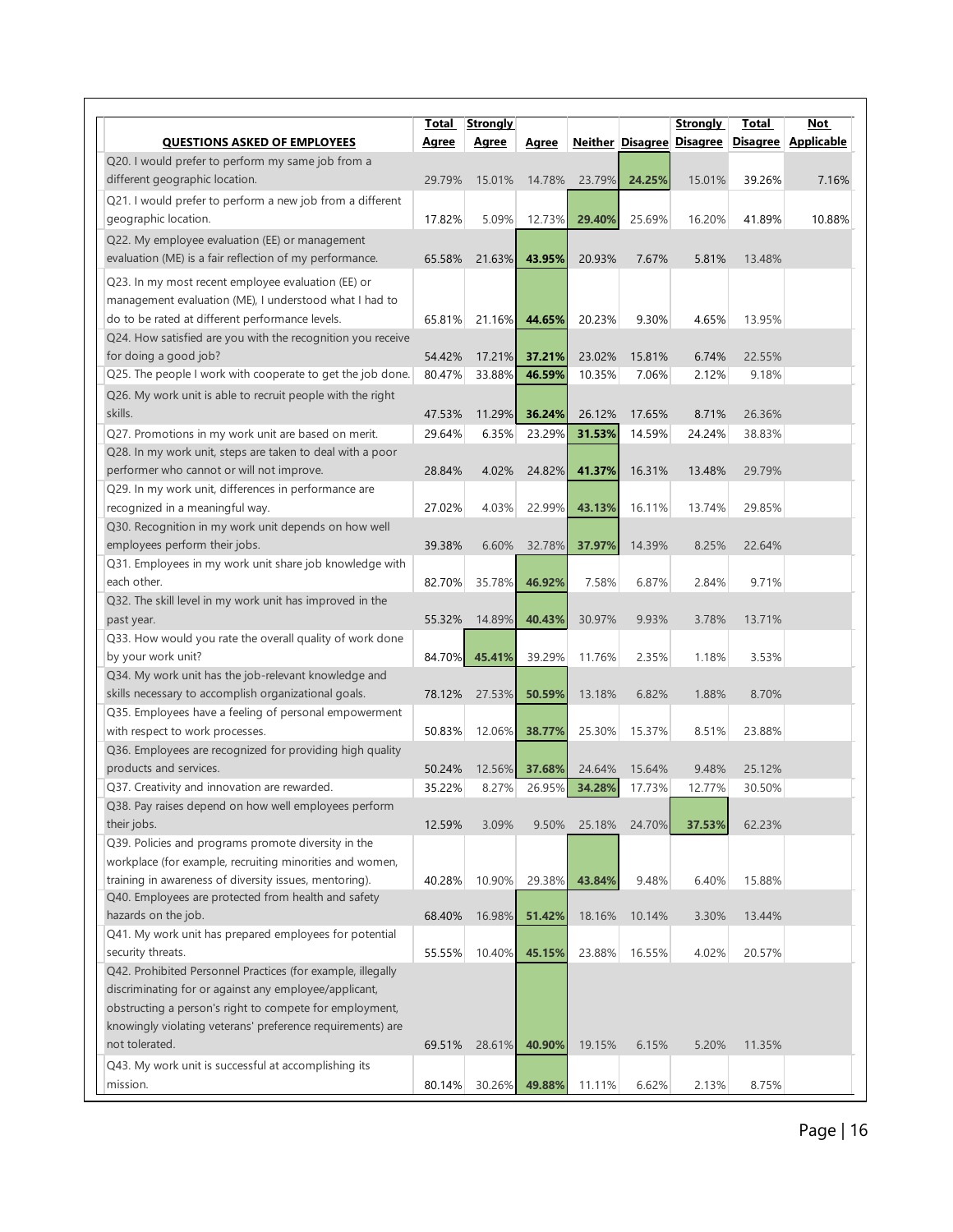|                                                              | <u>Total</u> | <b>Strongly</b> |                  |        |        | Strongly                  | Total  | Not                   |
|--------------------------------------------------------------|--------------|-----------------|------------------|--------|--------|---------------------------|--------|-----------------------|
| <b>QUESTIONS ASKED OF EMPLOYEES</b>                          | <u>Agree</u> | Agree           | Agree            |        |        | Neither Disagree Disagree |        | Disagree   Applicable |
| Q44. I recommend my work unit within the Department as       |              |                 |                  |        |        |                           |        |                       |
| a good place to work.                                        | 74.59%       | 29.93%          | 44.66%           | 13.30% | 7.13%  | 4.99%                     | 12.12% |                       |
| Q45. How satisfied are you with your opportunity to get a    |              |                 |                  |        |        |                           |        |                       |
| better job in your work unit?                                | 30.27%       | 7.57%           | 22.70%           | 29.55% | 15.13% | 18.91%                    | 34.04% | 6.15%                 |
| Q46. How satisfied are you with your opportunity to get a    |              |                 |                  |        |        |                           |        |                       |
| better job outside of your work unit?                        | 31.28%       | 7.58%           | 23.70%           | 41.00% | 10.43% | 6.40%                     | 16.83% | 10.90%                |
| Q47. My supervisor supports my need to balance work and      |              |                 |                  |        |        |                           |        |                       |
| other life issues.                                           | 85.99%       | 50.12%          | 35.87%           | 9.98%  | 2.61%  | 1.43%                     | 4.04%  |                       |
| Q48. My supervisor provides me with opportunities to         |              |                 |                  |        |        |                           |        |                       |
| demonstrate my leadership skills.                            | 71.43%       | 32.38%          | 39.05%           | 16.67% | 8.10%  | 3.81%                     | 11.91% |                       |
| Q49. Discussions with my supervisor about my                 |              |                 |                  |        |        |                           |        |                       |
| performance are worthwhile.                                  | 68.58%       | 30.48%          | 38.10%           | 18.81% | 7.86%  | 4.76%                     | 12.62% |                       |
| Q50. My supervisor is committed to a workforce               |              |                 |                  |        |        |                           |        |                       |
| representative of all segments of society.                   | 65.32%       | 31.35%          | 33.97%           | 28.74% | 4.04%  | 1.90%                     | 5.94%  |                       |
| Q51. My supervisor provides me with constructive             |              |                 |                  |        |        |                           |        |                       |
| suggestions to improve my job performance.                   | 69.38%       | 29.67%          |                  | 17.94% | 8.85%  | 3.83%                     | 12.68% |                       |
| Q52. My supervisor supports employee development.            | 76.43%       | 33.57%          | 39.71%<br>42.86% | 15.48% | 5.00%  | 3.10%                     | 8.10%  |                       |
| Q53. My supervisor listens to what I have to say.            | 80.96%       |                 | 39.29%           |        |        | 2.86%                     | 9.53%  |                       |
|                                                              |              | 41.67%          |                  | 9.52%  | 6.67%  |                           |        |                       |
| Q54. My supervisor treats me with respect.                   | 85.00%       | 51.43%          | 33.57%           | 8.33%  | 4.52%  | 2.14%                     | 6.66%  |                       |
| Q55. My supervisor is an inspiring leader.                   | 68.40%       | 35.15%          | 33.25%           | 18.53% | 6.18%  | 6.89%                     | 13.07% |                       |
| Q56. I have trust and confidence in my supervisor.           | 74.46%       | 42.96%          | 31.50%           | 15.51% | 5.25%  | 4.77%                     | 10.02% |                       |
| Q57. How satisfied are you with the information you          |              |                 |                  |        |        |                           |        |                       |
| receive from your supervisor on what's going on in your      | 65.09%       | 28.27%          | 36.82%           | 20.43% | 9.03%  | 5.46%                     | 14.49% |                       |
| Q58. Overall, how good a job do you feel is being done by    |              |                 |                  |        |        |                           |        |                       |
| your supervisor?                                             | 76.37%       | 48.45%          | 27.92%           | 14.32% | 6.44%  | 2.86%                     | 9.30%  |                       |
| Q59. In my broader organization, supervisors work well       |              |                 |                  |        |        |                           |        |                       |
| with employees of different backgrounds.                     | 63.07%       | 23.74%          | 39.33%           | 28.78% | 6.47%  | 1.68%                     | 8.15%  |                       |
| Q60. In my broader organization, supervisors clearly         |              |                 |                  |        |        |                           |        |                       |
| communicate goals and objectives of the Department.          | 53.98%       | 14.46%          | 39.52%           | 29.16% | 13.25% | 3.61%                     | 16.86% |                       |
| Q61. In my broader organization, supervisors review and      |              |                 |                  |        |        |                           |        |                       |
| evaluate the organization's progress toward meeting its      |              |                 |                  |        |        |                           |        |                       |
| goals and objectives.                                        | 53.24%       | 14.63%          | 38.61%           | 32.61% | 10.07% | 4.08%                     | 14.15% |                       |
| Q62. In my broader organization, supervisors promote         |              |                 |                  |        |        |                           |        |                       |
| communication among different work units (for example,       |              |                 |                  |        |        |                           |        |                       |
| about projects, goals, resources).                           | 50.24%       | 13.88%          | 36.36%           | 27.03% | 15.07% | 7.66%                     | 22.73% |                       |
| Q63. In my broader organization, supervisors support         |              |                 |                  |        |        |                           |        |                       |
| collaboration across work units to accomplish Department     |              |                 |                  |        |        |                           |        |                       |
| goals and objectives.                                        | 55.02%       | 15.55%          | 39.47%           | 25.60% | 13.64% | 5.74%                     | 19.38% |                       |
| Q64. In my organization, senior leaders generate high levels |              |                 |                  |        |        |                           |        |                       |
| of motivation and commitment in the workforce.               | 43.41%       | 14.39%          | 29.02%           | 29.02% | 17.51% | 10.07%                    | 27.58% |                       |
| Q65. The Department's senior leaders maintain high           |              |                 |                  |        |        |                           |        |                       |
| standards of honesty and integrity.                          | 56.80%       | 18.38%          | 38.42%           | 31.03% | 6.68%  | 5.49%                     | 12.17% |                       |
| Q66. Overall, how good a job do you feel is being done by    |              |                 |                  |        |        |                           |        |                       |
| the supervisor directly above your immediate supervisor?     | 64.90%       | 31.01%          | 33.89%           | 22.84% | 5.77%  | 6.49%                     | 12.26% |                       |